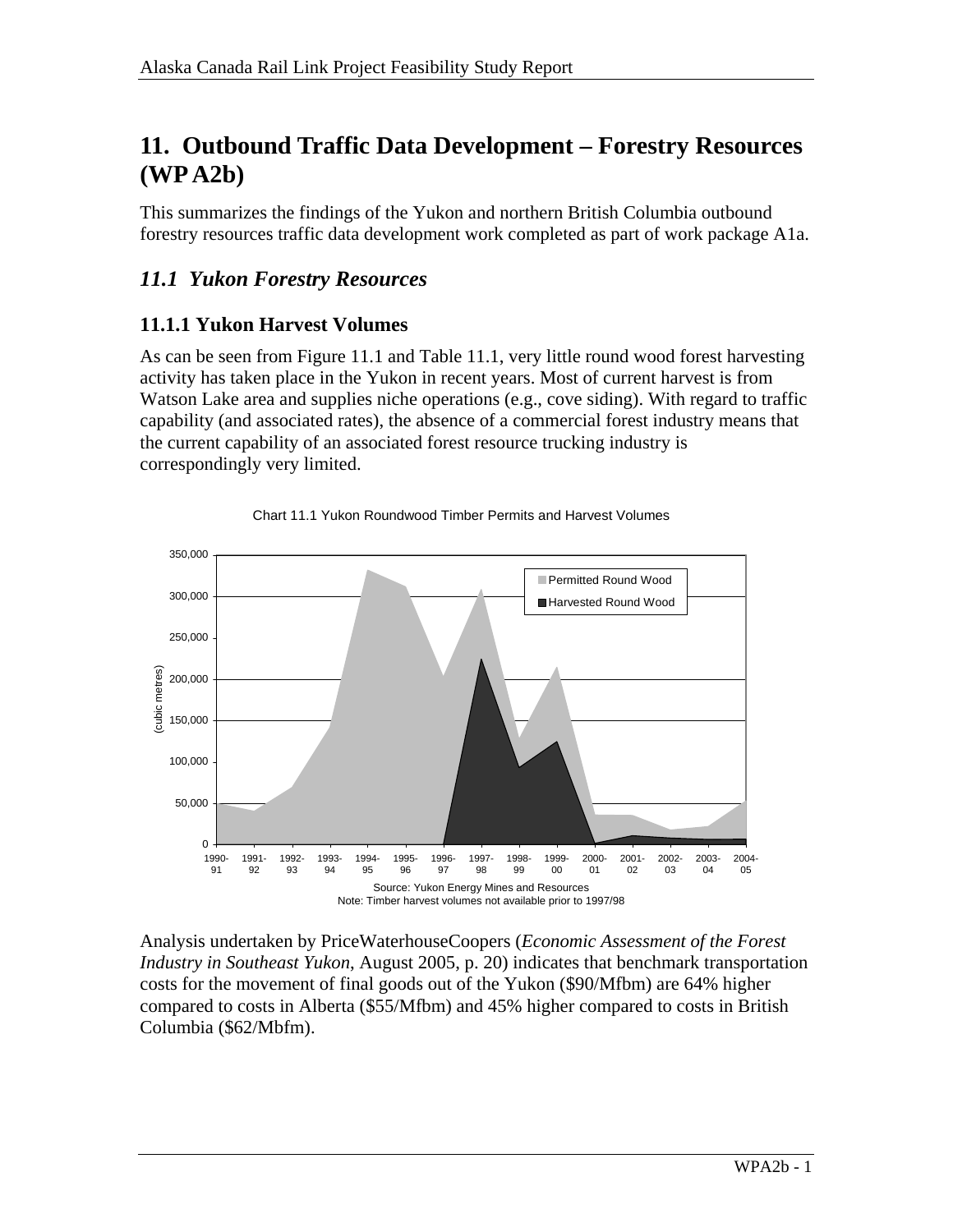|         | Permitted<br><b>Round Wood</b> | <b>Harvested</b><br><b>Round Wood</b> |  |  |  |
|---------|--------------------------------|---------------------------------------|--|--|--|
|         | --- cubic metres ---           |                                       |  |  |  |
| 1990-91 | 49,657                         | n/a                                   |  |  |  |
| 1991-92 | 40,388                         | n/a                                   |  |  |  |
| 1992-93 | 69,111                         | n/a                                   |  |  |  |
| 1993-94 | 141,773                        | n/a                                   |  |  |  |
| 1994-95 | 331,906                        | n/a                                   |  |  |  |
| 1995-96 | 311,686                        | n/a                                   |  |  |  |
| 1996-97 | 202,315                        | n/a                                   |  |  |  |
| 1997-98 | 308,571                        | 224,280                               |  |  |  |
| 1998-99 | 127,176                        | 92,975                                |  |  |  |
| 1999-00 | 214,580                        | 124,560                               |  |  |  |
| 2000-01 | 35,765                         | 1,535                                 |  |  |  |
| 2001-02 | 35,158                         | 10,744                                |  |  |  |
| 2002-03 | 17,551                         | 8,013                                 |  |  |  |
| 2003-04 | 21,927                         | 6,310                                 |  |  |  |
| 2004-05 | 52,771                         | 6,591                                 |  |  |  |

| Table 11.1 Yukon Roundwood Timber  |  |  |  |  |
|------------------------------------|--|--|--|--|
| <b>Permits and Harvest Volumes</b> |  |  |  |  |

Source: Government of Yukon, Department of Energy Mines and Resources (January 4, 2006) Note: Round wood includes permits for saw logs and building logs; year is April 1 to March 31

## **11.1.2 Yukon Annual Allowable Cut**

While scant timber harvesting activity is taking place in the Yukon at the present time, three regions are considered to hold potential - Southeast Yukon (Watson Lake), Teslin and Southwest Yukon (Haines Junction). As a proxy for potential forestry activity, and corresponding potential traffic volumes, allowable annual cut (AAC - the sustainable volume of timber that can be harvested from a given area in one year) estimates were researched for the Yukon. AAC's have not yet, however, been established for any of the three regions.

In the absence of "official" AACs, provisional AACs are in use at the operational level as follows. In the South East Yukon (Watson Lake and area), the Kaska Forest Resources Stewardship Council recommended in February 2003 that an interim wood supply of 128,000 cubic metres per year be established for three years in the East Hyland, Watson Lake and West Rancheria planning areas (see map below). It is worth noting that the PriceWaterhouseCoopers' analysis, which was predicated on an AAC of 500,000 cubic metres per year, states that "…total delivered fibre costs in the Yukon are not competitive with other jurisdictions due to resource constraints (e.g., size and density per hectare of trees). Logging to roadside costs as well as silviculture and reforestation costs are the main contributors to this disadvantage" (Page 17).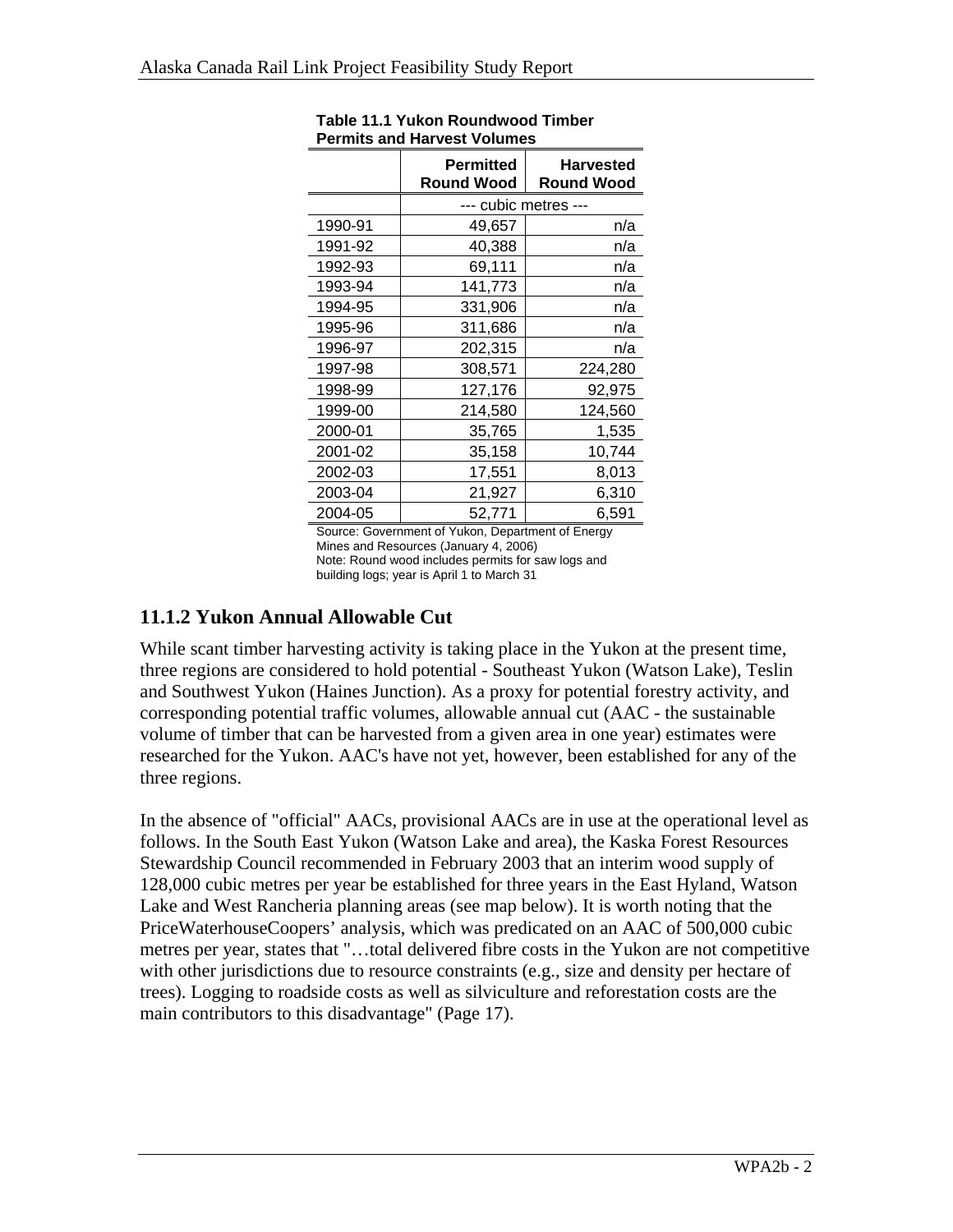

Map source: Government of Yukon Forest Planning Branch, *Environmental Assessment Screening Report: Interim Wood Supply for the Kaska Traditional Territory*, May 2005.

 $\circ$ 

In the Teslin area, 25,000 cubic metres per year have been identified as a provisional interim annual wood supply volume.

In the South West Yukon, an annual allowable cut, provisional or otherwise has not been established. The South West Yukon has experienced high levels of conifer mortality as a result of extensive spruce bark beetle infestations. As a consequence of the large volumes of spruce beetle killed wood in the region, the focus of resource management efforts in the South West Yukon is on forest renewal and salvage of the existing resource.

## *11.2 Northern British Columbia Forestry Resources*

### **11.2.1 Cassiar Timber Supply Area Harvest Volumes**

CN provides freight rail service as far north as Minerat in north central British Columbia and as far north as Fort Nelson in north east British Columbia. Thus, with the exception of the Cassiar TSA, most of the potential forestry production area in northern British Columbia is already served by CN. As can be seen from Chart 11.2 and Table 11.2 harvest volumes in the Cassiar Timber Supply Area have been relatively small in recent years.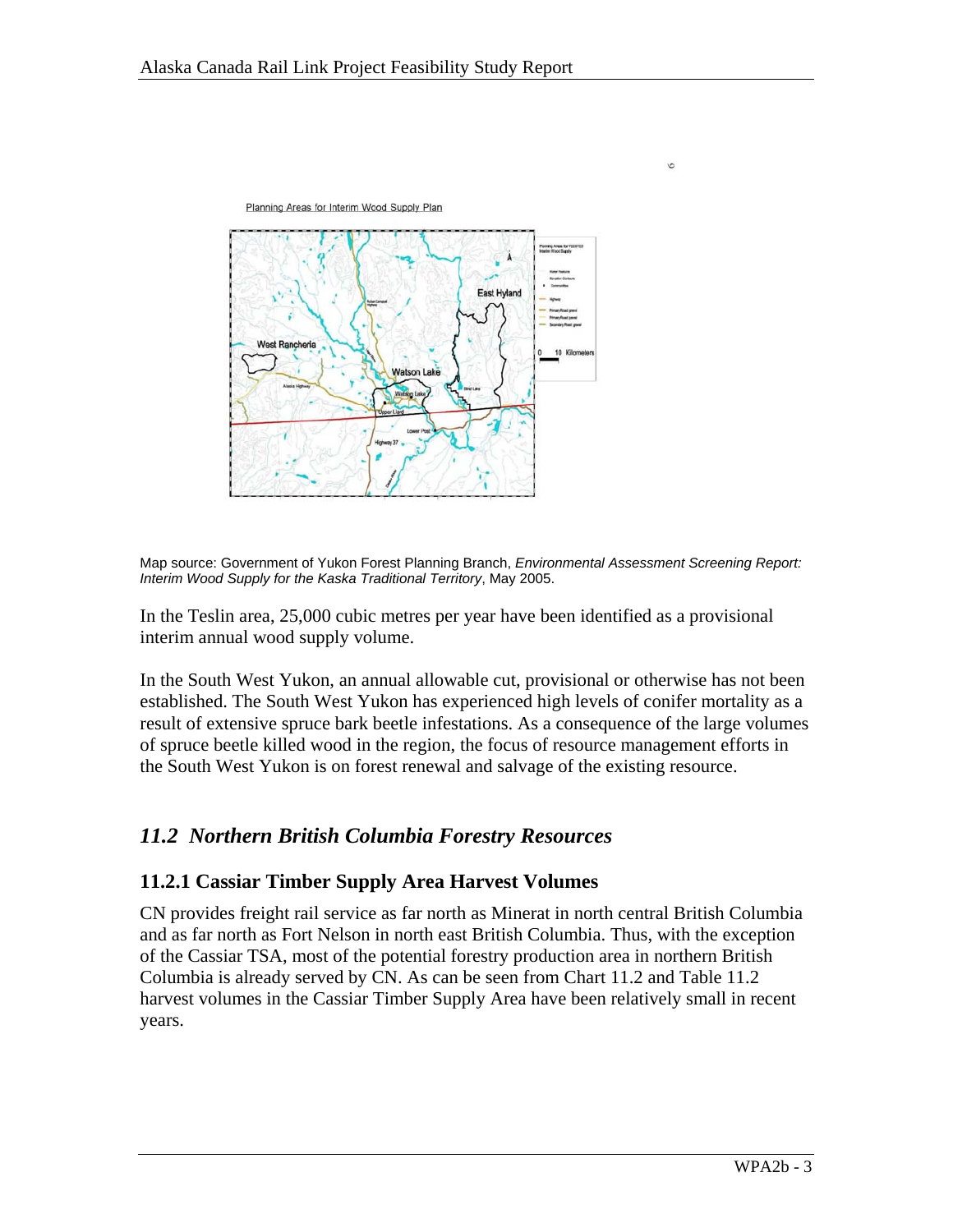

Chart 11.2 Timber Harvest Volume Billed by Year of Scale and Species Cassiar Timber Supply Area

| Table 11.2 Cassiar Timber Supply Area - Volume billed* by year of scale and species |  |
|-------------------------------------------------------------------------------------|--|

|      | <b>Spruce</b>    | <b>Lodgepole Pine</b> | <b>Balsam</b> | <b>Hemlock</b> | Other          | <b>Total</b> |  |
|------|------------------|-----------------------|---------------|----------------|----------------|--------------|--|
|      | cubic metres --- |                       |               |                |                |              |  |
| 1990 | 34,161           | 24,364                | 19,165        | 2,171          | 119            | 79,979       |  |
| 1991 | 8,275            | 6,956                 | 2,361         | 1,521          | 280            | 19,392       |  |
| 1992 | 28,921           | 16,598                | 41,567        | 5,438          | 489            | 93,013       |  |
| 1993 | 51,493           | 38,582                | 27,850        | 3,615          | $\overline{2}$ | 121,542      |  |
| 1994 | 24,170           | 34,271                | 24,488        | 4,226          | 14             | 87,169       |  |
| 1995 | 8,571            | 16,891                | 7,372         |                | $\overline{2}$ | 32,836       |  |
| 1996 | 38,455           | 4,181                 | 7,570         | 2,784          | 163            | 53,152       |  |
| 1997 | 25,613           | 25,390                | 12,187        | 2,333          | 207            | 65,730       |  |
| 1998 | 289              | 518                   | 2             |                | 2              | 811          |  |
| 1999 | 1,021            | 13                    | 5             | 341            |                | 1,380        |  |
| 2000 | 1,100            | 20                    | 45            | 86             | 1              | 1,252        |  |
| 2001 | 1,516            | 831                   | 224           | 58             | 1              | 2,630        |  |
| 2002 | 4,934            | 6,691                 | 511           | 60             |                | 12,197       |  |
| 2003 | 21,835           | 17,768                | 9,123         | 1,199          | 13             | 49,937       |  |
| 2004 | 281              | 2,920                 | 323           | 9              |                | 3,533        |  |
| 2005 | 67               |                       | 58            |                |                | 125          |  |

Source: BC Ministry of Forests and Range (January 3, 2006)

Note: \*all logs, special forest products, species and grades billed to Crown, private or Federal land including waste and reject; scaled January 1, 1990 to December 31, 2005.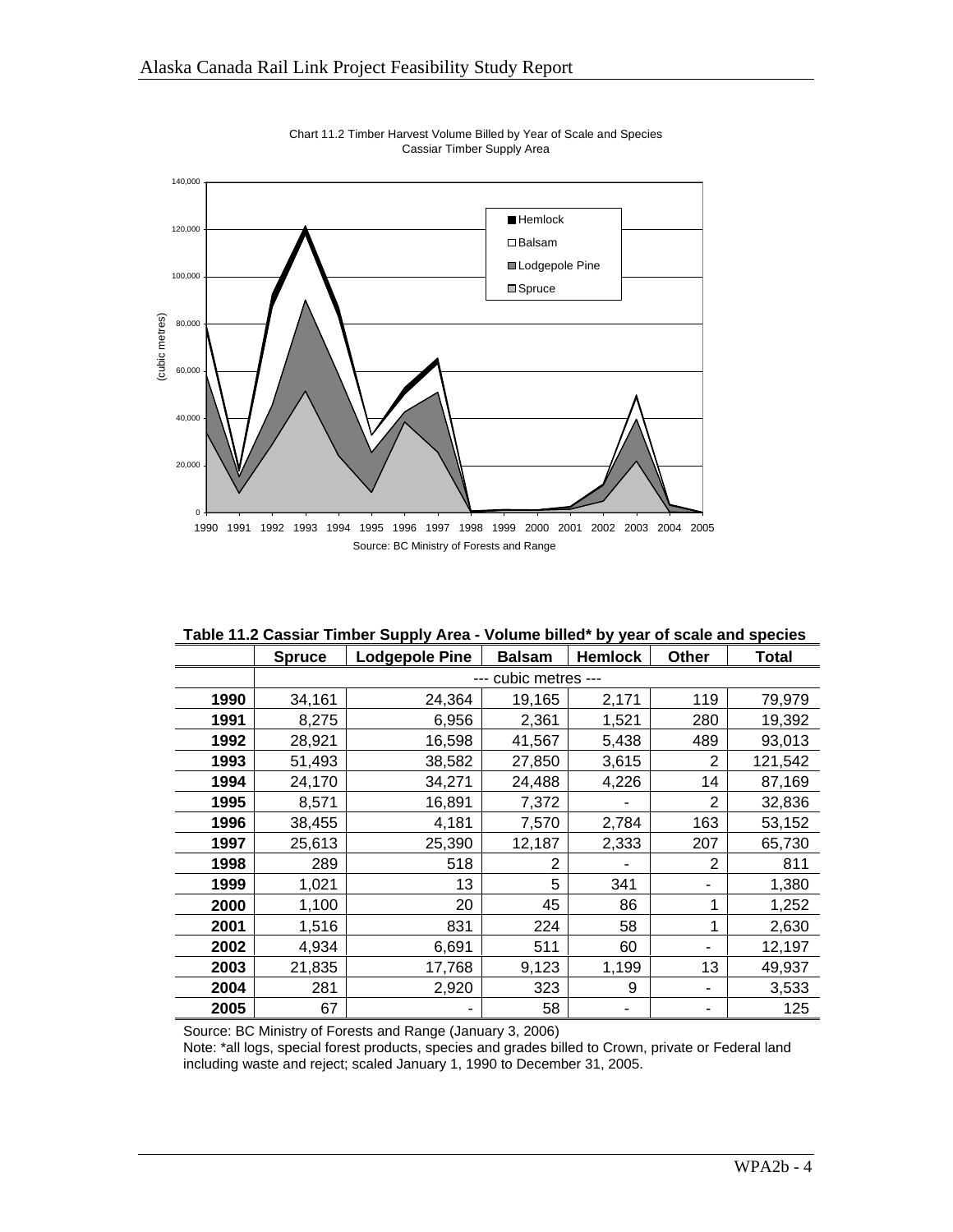Similar to the Yukon, the scant size of the commercial forest industry in the Cassiar TSA means that the current capability of an associated forest resource trucking industry is correspondingly very limited.

# **11.2.2 Cassiar Timber Supply Area Annual Allowable Cut**

The Cassiar TSA is British Columbia's largest, covering approximately 13.2 million hectares. The communities of Atlin, Cassiar, Dease Lake, Telegraph Creek and Iskut are included within the boundaries of the TSA. The current annual allowable cut for the TSA is 305,000 cubic metres (effective January 2002, in force until at least January 2007). Current apportionment of AAC (by supply block) is as follows:

- o Iskut and Boundary supply block 120,000 cubic metres
- o Dease-Liard supply block 153,000 cubic metres
- o Atlin supply block 32,000 cubic metres



Map source: BC Ministry of Forests and Range

## **11.2.3 Fort Nelson Timber Supply Area - Benchmark**

To provide a benchmark for potential forestry activity in the Cassiar TSA (and the Yukon), the information below describes the current forestry situation in the Fort Nelson Timber Supply Area. Virtually all of the timber harvested in the Fort Nelson District is harvested by Canadian Forest Products Ltd. (CANFOR) which has access to a timber base of 1.5 million cubic metres per year (equal to the total AAC for the Fort Nelson TSA). Harvest of 1.5 million cubic metres is hauled to CANFOR production facilities in the area (Tackama Plywood, Tackama Sawmill and Polar Board) via 26,000 truckloads over an 80 day operating window in the December to March harvest season.